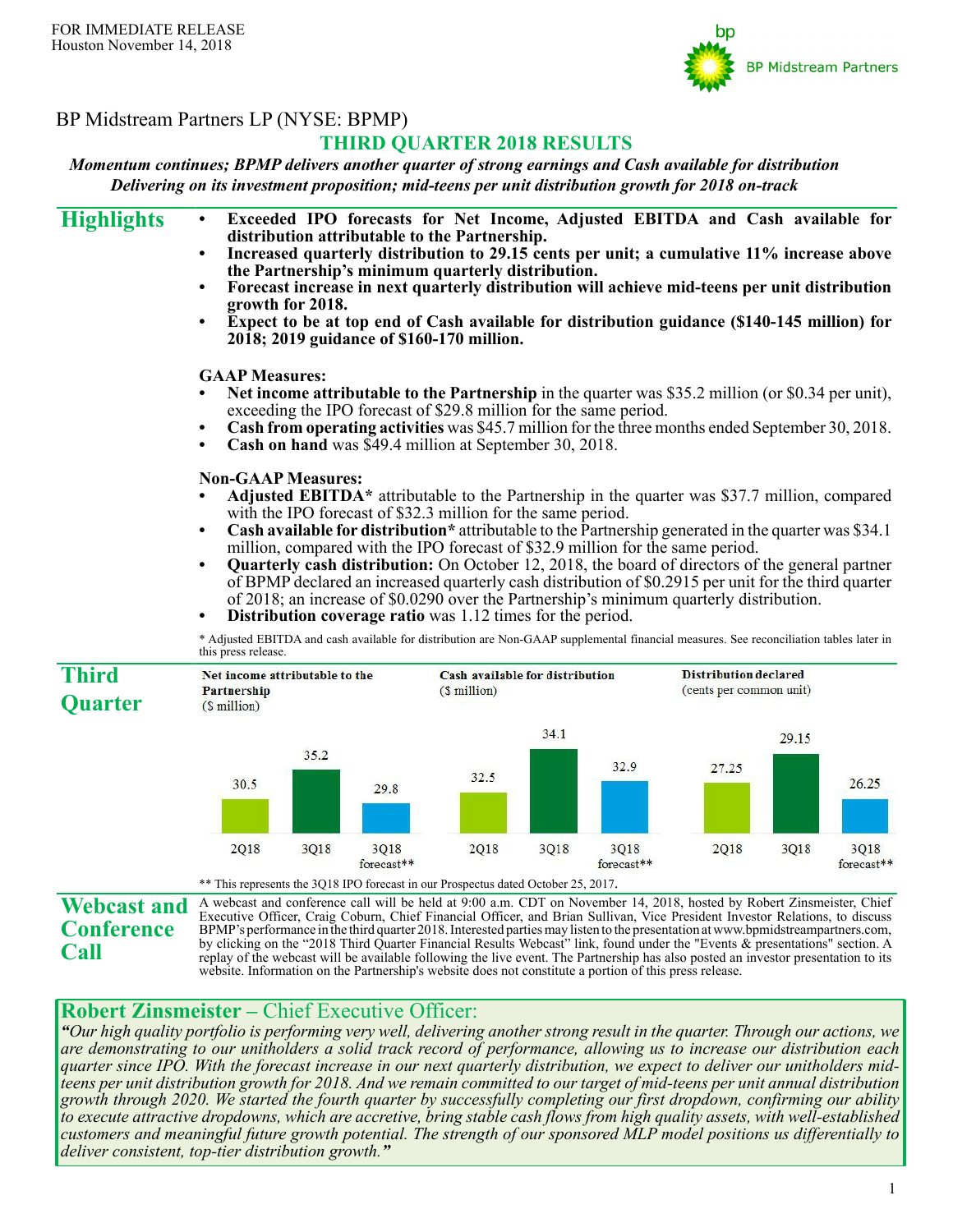

## **About BP Midstream Partners**

BPMP is a fee-based, growth-oriented master limited partnership formed by BP Pipelines (North America), Inc. ("BP Pipelines") to own, operate, develop and acquire pipelines and other midstream assets. BPMP's assets consist of interests in entities that own crude oil, natural gas, refined products and diluent pipelines serving as key infrastructure for BP and other customers to transport onshore crude oil production to BP's Whiting Refinery and offshore crude oil and natural gas production to key refining markets and trading and distribution hubs. Certain of BPMP's assets deliver refined products and diluent from the Whiting Refinery and other U.S. supply hubs to major demand centers.

For more information on BPMP and the assets owned by BPMP, please visit www.bpmidstreampartners.com.

## **Factors Affecting Comparability**

- The financial results prior to our initial public offering (the "IPO") on October 30, 2017 only included the results of the BP2, River Rouge and Diamondback pipeline systems and related assets (collectively, "our accounting predecessor", the "Predecessor", or the "Wholly Owned Assets"). Our equity method investment, Mars Pipeline Company LLC, and our consolidated subsidiary, Mardi Gras Transportation System Company LLC, are not included in the results of our accounting predecessor.
- Effective October 30, 2017, we pay an annual fee to BP Pipelines of \$13.3 million, for general and administrative services, and reimburses BP Pipelines for operating services under an omnibus agreement with BP Pipelines. In addition, following the IPO we incur incremental cash expenses associated with being a publicly traded partnership.
- Effective October 30, 2017, we entered into commercial agreements that contain minimum volume commitments with a major related-party customer. These agreements were not in place prior to the IPO.
- Federal and state income taxes were reflected on the historical financial statements of our accounting predecessor. BPMP is a non-taxable entity and does not record any income tax expense in its consolidated financial statements.

Factors affecting comparability are detailed further in the "Factors Affecting the Comparability of Our Financial Results" in our quarterly report on Form 10-Q for the three and nine months ended September 30, 2018 filed with the Securities and Exchange Commission ("SEC") on November 14, 2018.

### **Cautionary Statement**

Certain statements contained in this news release constitute "forward-looking statements" within the meaning of the Private Securities Litigation Reform Act of 1995. These forward-looking statements represent BPMP's expectations or beliefs concerning future events, and it is possible that the results described in this news release will not be achieved. These forwardlooking statements are subject to risks, uncertainties and other factors, many of which are outside of BPMP's control, which could cause actual results to differ materially from the results discussed in the forward-looking statements. Any forwardlooking statement speaks only as of the date on which it is made, and, except as required by law, BPMP does not undertake any obligation to update or revise any forward-looking statement, whether as a result of new information, future events or otherwise. New factors emerge from time to time, and it is not possible for BPMPto predict all such factors. When considering these forward-looking statements, you should keep in mind the risk factors and other cautionary statements found in BPMP's filings with the SEC, including the annual report on Form 10-K for the year ended December 31, 2017 filed with SEC on March 22, 2018. The risk factors and other factors noted in BPMP's SEC filings could cause its actual results to differ materially from those contained in any forward-looking statement.

### **Non-GAAP Financial Measures**

This press release includes the terms Adjusted EBITDA and cash available for distribution. Adjusted EBITDA and cash available for distribution are non-GAAP supplemental financial measures that management and external users of our consolidated financial statements, such as industry analysts, investors, lenders and rating agencies, may use to assess:

- our operating performance as compared to other publicly traded partnerships in the midstream energy industry, without regard to historical cost basis or, in the case of Adjusted EBITDA, financing methods;
- the ability of our business to generate sufficient cash to support our decision to make distributions to our unitholders;
- our ability to incur and service debt and fund capital expenditures; and
- the viability of acquisitions and other capital expenditure projects and the returns on investment of various investment opportunities.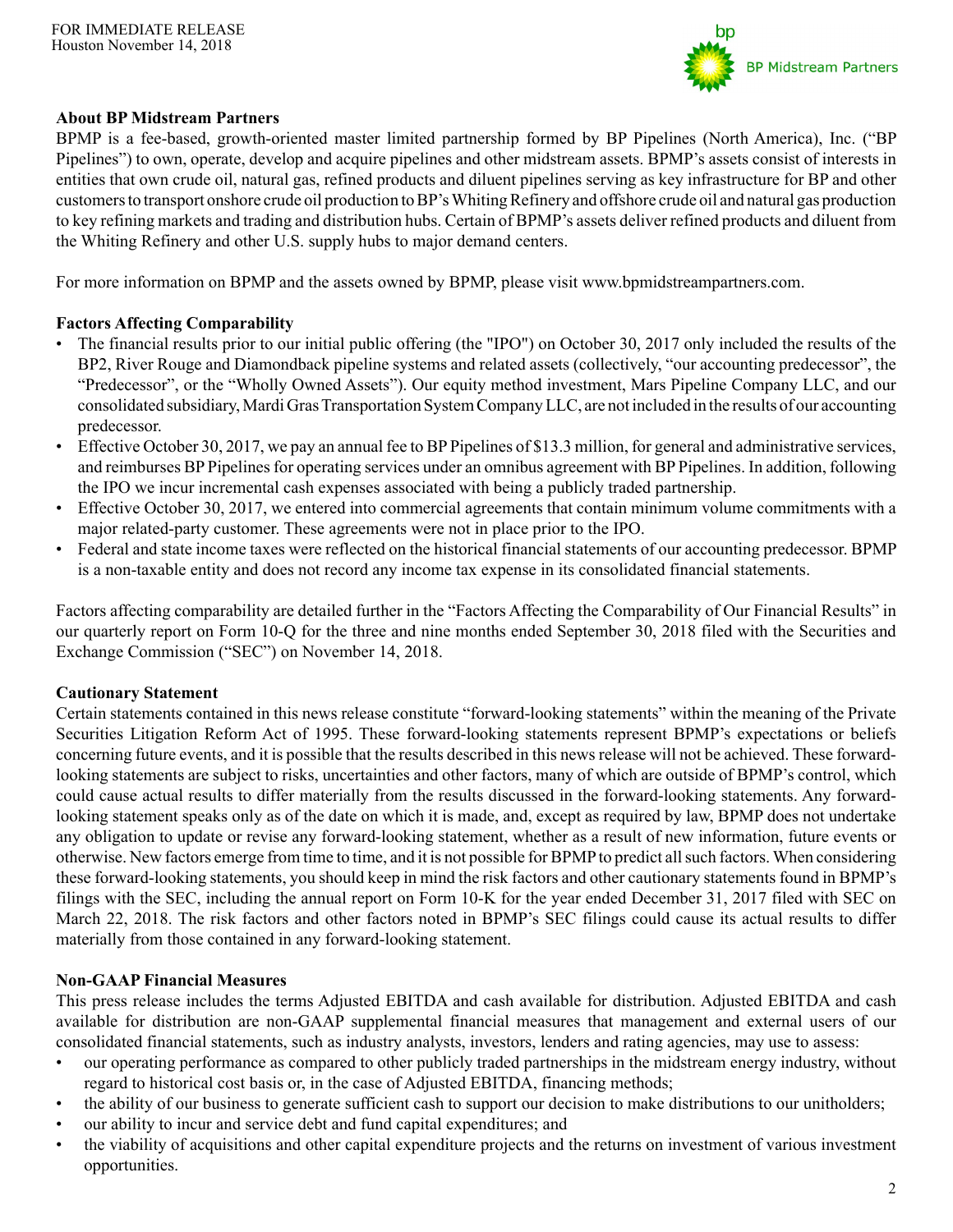

We believe that the presentation of Adjusted EBITDA and cash available for distribution provides useful information to investors in assessing our financial condition and results of operations. The GAAP measures most directly comparable to Adjusted EBITDAand cash available for distribution are net income and net cash provided by operating activities, respectively. Adjusted EBITDA and cash available for distribution should not be considered as an alternative to GAAP net income or net cash provided by operating activities.

Adjusted EBITDA and cash available for distribution have important limitations as analytical tools because they exclude some but not all items that affect net income and net cash provided by operating activities. You should not consider Adjusted EBITDA or cash available for distribution in isolation or as a substitute for analysis of our results as reported under GAAP. Additionally, because Adjusted EBITDA and cash available for distribution may be defined differently by other companies in our industry, our definition of Adjusted EBITDA and cash available for distribution may not be comparable to similarly titled measures of other companies, thereby diminishing its utility.

References to Adjusted EBITDA in this press release refer to net income before net interest expense, income taxes, gain or loss from disposition of property, plant and equipment and depreciation and amortization, plus cash distributed to the Partnership from equity method investments for the applicable period, less income from equity method investments. We define Adjusted EBITDA attributable to the Partnership as Adjusted EBITDA less Adjusted EBITDA attributable to noncontrolling interests. We define cash available for distribution as Adjusted EBITDA attributable to the Partnership plus net adjustments from volume deficiency agreements, less maintenance capital expenditures, net interest paid/received, cash reserves, and income taxes paid. Cash available for distribution will not reflect changes in working capital balances.

The Partnership is unable to provide financial guidance for projected net income or net cash provided by operating activities without unreasonable effort, and, therefore, is unable to provide a reconciliation of its Adjusted EBITDA and cash available for distributions projections to net income or net cash provided by operating activities, the most comparable financial measures calculated in accordance with GAAP.

The Partnership has not included a reconciliation of projected cash available for distribution to the nearest GAAP financial measure for 2018 because it cannot do so without unreasonable effort and any attempt to do so would be inherently imprecise.

### **Further Information**

BP Press Office, US: +1 281-366-4463, uspress@bp.com BPMP Investor Relations, US:  $+1832-664-6996$ , bpmpir@bp.com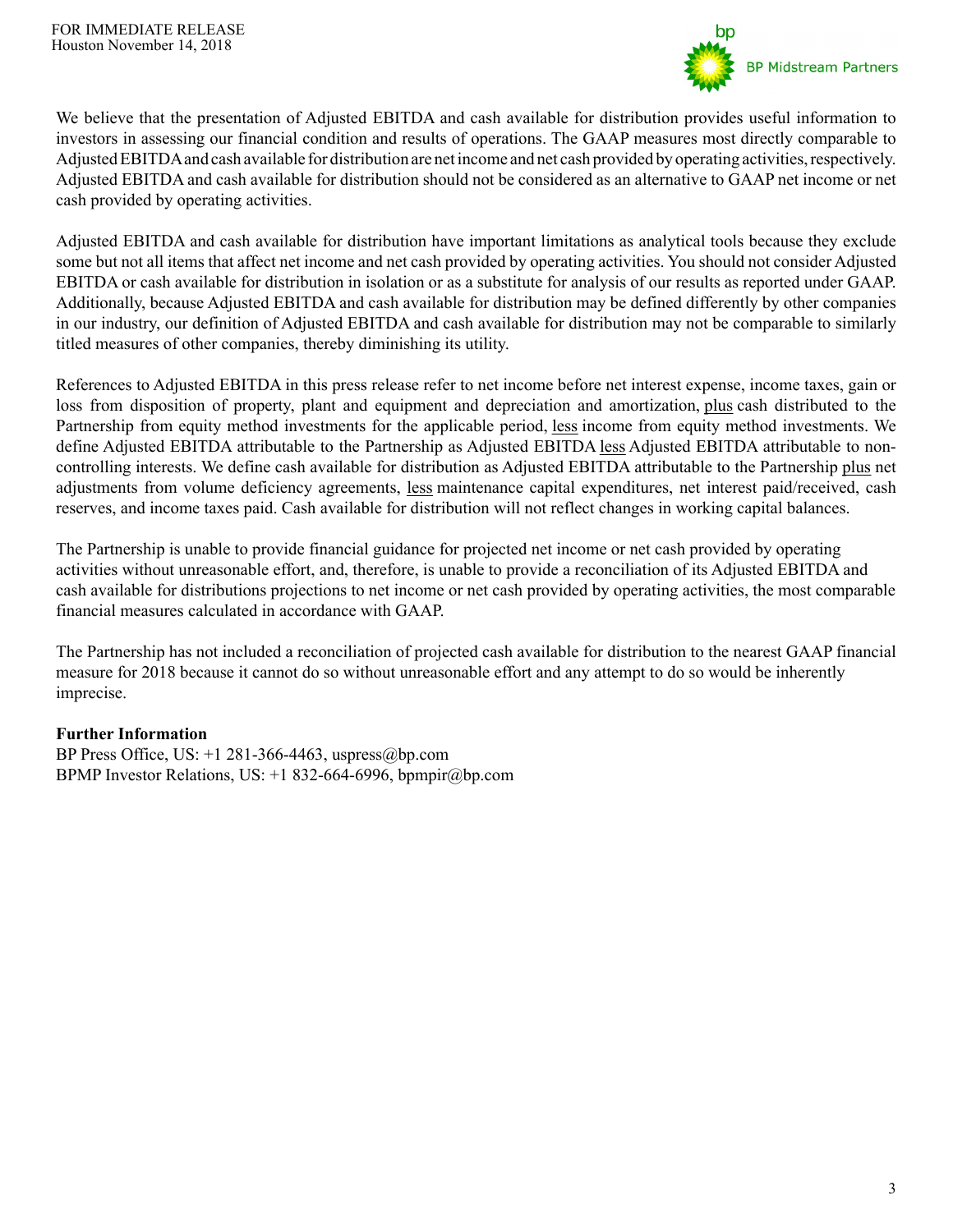

# **RESULTS OF OPERATIONS (UNAUDITED)**

|                                                                                                                |                        |             | Three Months Ended September 30, |                     |        | Nine Months Ended September 30, |                              |              |         |             |        |
|----------------------------------------------------------------------------------------------------------------|------------------------|-------------|----------------------------------|---------------------|--------|---------------------------------|------------------------------|--------------|---------|-------------|--------|
| (in thousands of dollars, unless<br>otherwise indicated)                                                       | 2018                   | 2018        |                                  | 2017<br>Predecessor |        | 2018                            |                              | 2018         |         | 2017        |        |
|                                                                                                                | <b>IPO</b><br>Forecast |             |                                  |                     |        |                                 | $\overline{IPO}$<br>Forecast |              |         | Predecessor |        |
| <b>Revenue</b>                                                                                                 | $\sqrt{\ }$<br>27,700  | $\mathbb S$ | 32,074                           | $\$$                | 27,016 | $\$$                            | 81,732                       | $\mathbb{S}$ | 87,628  | \$          | 80,544 |
| <b>Costs and expenses</b>                                                                                      |                        |             |                                  |                     |        |                                 |                              |              |         |             |        |
| Operating expenses                                                                                             | 4,896                  |             | 4,398                            |                     | 5,007  |                                 | 14,330                       |              | 12,052  |             | 12,192 |
| Maintenance expenses                                                                                           | 1,626                  |             | 671                              |                     | 1,427  |                                 | 2,599                        |              | 1,598   |             | 2,908  |
| Loss/(Gain) from disposition of<br>property, plant and equipment                                               |                        |             |                                  |                     |        |                                 |                              |              |         |             | (6)    |
| General and administrative                                                                                     | 4,000                  |             | 5,287                            |                     | 1,222  |                                 | 12,000                       |              | 13,355  |             | 3,627  |
| Depreciation                                                                                                   | 727                    |             | 663                              |                     | 675    |                                 | 2,181                        |              | 1,987   |             | 2,007  |
| Property and other taxes                                                                                       | 100                    |             | 165                              |                     | 113    |                                 | 361                          |              | 388     |             | 267    |
| <b>Total costs and expenses</b>                                                                                | 11,349                 |             | 11,184                           |                     | 8,444  |                                 | 31,471                       |              | 29,380  |             | 20,995 |
| <b>Operating income</b>                                                                                        | 16,351                 |             | 20,890                           |                     | 18,572 |                                 | 50,261                       |              | 58,248  |             | 59,549 |
| Income from equity method<br>investments                                                                       | 24,149                 |             | 22,581                           |                     |        |                                 | 68,559                       |              | 66,262  |             |        |
| Other income (loss)                                                                                            |                        |             |                                  |                     | 380    |                                 |                              |              |         |             | (108)  |
| Interest (income) expense, net                                                                                 | 200                    |             | (20)                             |                     |        |                                 | 600                          |              | 119     |             |        |
| Income before income taxes                                                                                     | 40,300                 |             | 43,491                           |                     | 18,952 |                                 | 118,220                      |              | 124,391 |             | 59,441 |
| Income tax expense                                                                                             |                        |             |                                  |                     | 7,403  |                                 |                              |              |         |             | 23,219 |
| Net income                                                                                                     | 40,300                 |             | 43,491                           | \$                  | 11,549 |                                 | 118,220                      |              | 124,391 | \$          | 36,222 |
| Less: Net income attributable to<br>non-controlling interests                                                  | 10,525                 |             | 8,272                            |                     |        |                                 | 31,707                       |              | 28,163  |             |        |
| Net income attributable to the<br>Partnership                                                                  | 29,775<br>\$           | \$          | 35,219                           |                     |        | \$                              | 86,513                       | \$           | 96,228  |             |        |
| Net income attributable to the<br>Partnership per limited partner<br>unit - basic and diluted (in<br>dollars): |                        |             |                                  |                     |        |                                 |                              |              |         |             |        |
| Common units                                                                                                   |                        | \$          | 0.34                             |                     |        |                                 |                              | \$           | 0.92    |             |        |
| Subordinated units                                                                                             |                        | \$          | 0.34                             |                     |        |                                 |                              | \$           | 0.92    |             |        |
| Distributions declared per<br>limited partner unit (in dollars):                                               |                        |             |                                  |                     |        |                                 |                              |              |         |             |        |
| Common units                                                                                                   |                        | \$          | 0.2915                           |                     |        |                                 |                              | $\mathbb{S}$ | 0.8315  |             |        |
| Subordinated units                                                                                             |                        | \$          | 0.2915                           |                     |        |                                 |                              | \$           | 0.8315  |             |        |
|                                                                                                                |                        |             |                                  |                     |        |                                 |                              |              |         |             |        |
| Weighted average number of<br>limited partner units<br>outstanding - basic and diluted<br>(in millions):       |                        |             |                                  |                     |        |                                 |                              |              |         |             |        |
| Common units – public                                                                                          |                        |             | 47.8                             |                     |        |                                 |                              |              | 47.8    |             |        |
| Common units - BP Holdco                                                                                       |                        |             | 4.6                              |                     |        |                                 |                              |              | 4.6     |             |        |
| Subordinated units - BP Holdco                                                                                 |                        |             | 52.4                             |                     |        |                                 |                              |              | 52.4    |             |        |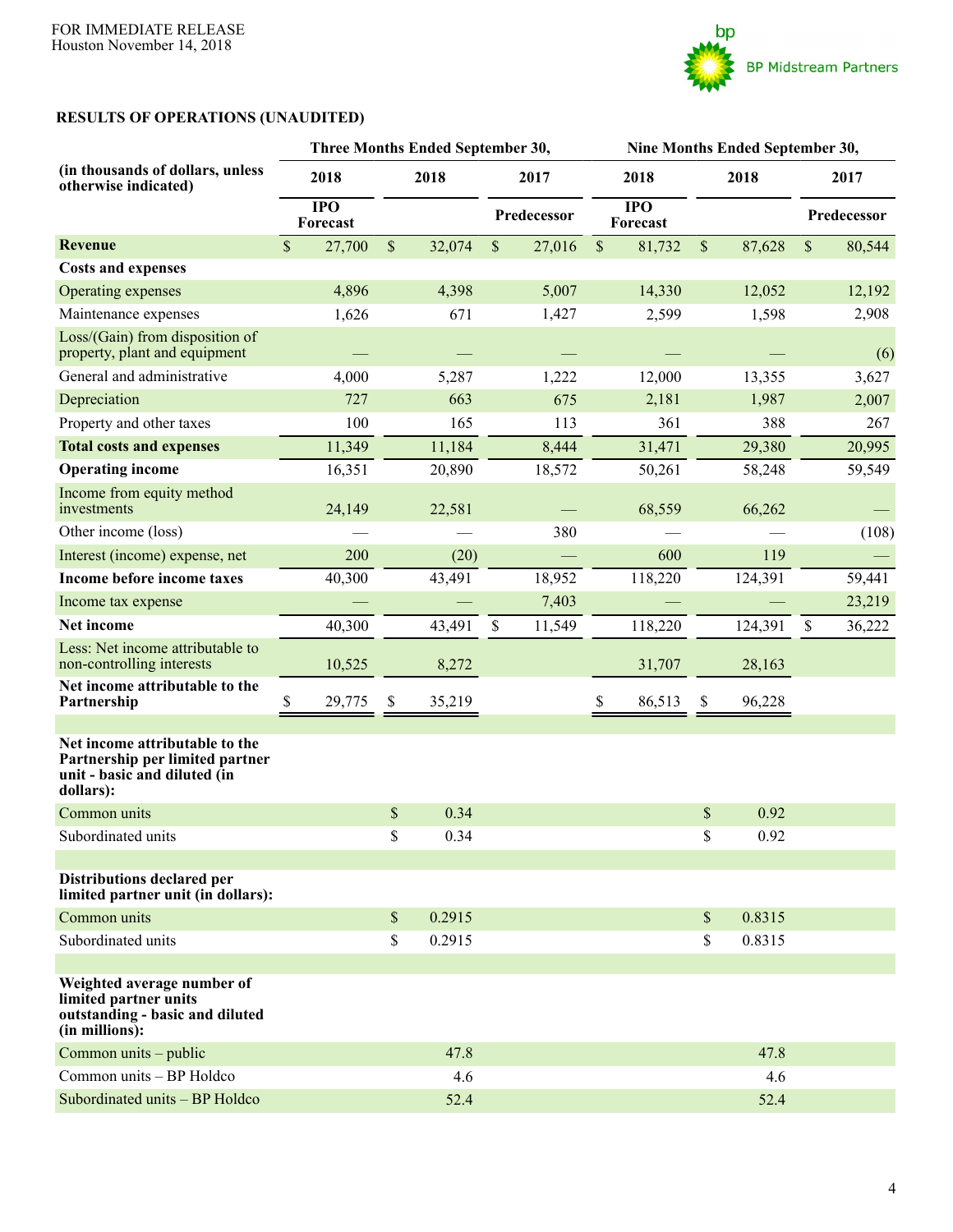

## **ADDITIONAL FINANCIAL DATA (UNAUDITED)**

| (in thousands of dollars, except per-unit data and ratio data)  | <b>Three Months Ended</b><br><b>September 30, 2018</b> | <b>Nine Months Ended</b><br><b>September 30, 2018</b> |
|-----------------------------------------------------------------|--------------------------------------------------------|-------------------------------------------------------|
| Quarterly distribution declared per unit (in dollars)           | 0.2915<br>S                                            | 0.8315<br><sup>S</sup>                                |
| Adjusted EBITDA attributable to the Partnership                 | 37,650                                                 | 106,458                                               |
| Cash available for distribution attributable to the Partnership | 34,125                                                 | 103,138                                               |
| Distribution declared:                                          |                                                        |                                                       |
| Limited partner units – public                                  | 13,932                                                 | 39,741                                                |
| Limited partner units – BP Holdco                               | 16,604                                                 | 47,359                                                |
| General partner units – BP Holdco                               |                                                        |                                                       |
| Total distribution declared                                     | 30,536                                                 | 87,100                                                |
| Coverage ratio <sup>(1)</sup>                                   | 1.12                                                   | 1.18                                                  |

*(1) Coverage ratio is equal to Cash available for distribution attributable to the Partnership divided by Total distribution declared.*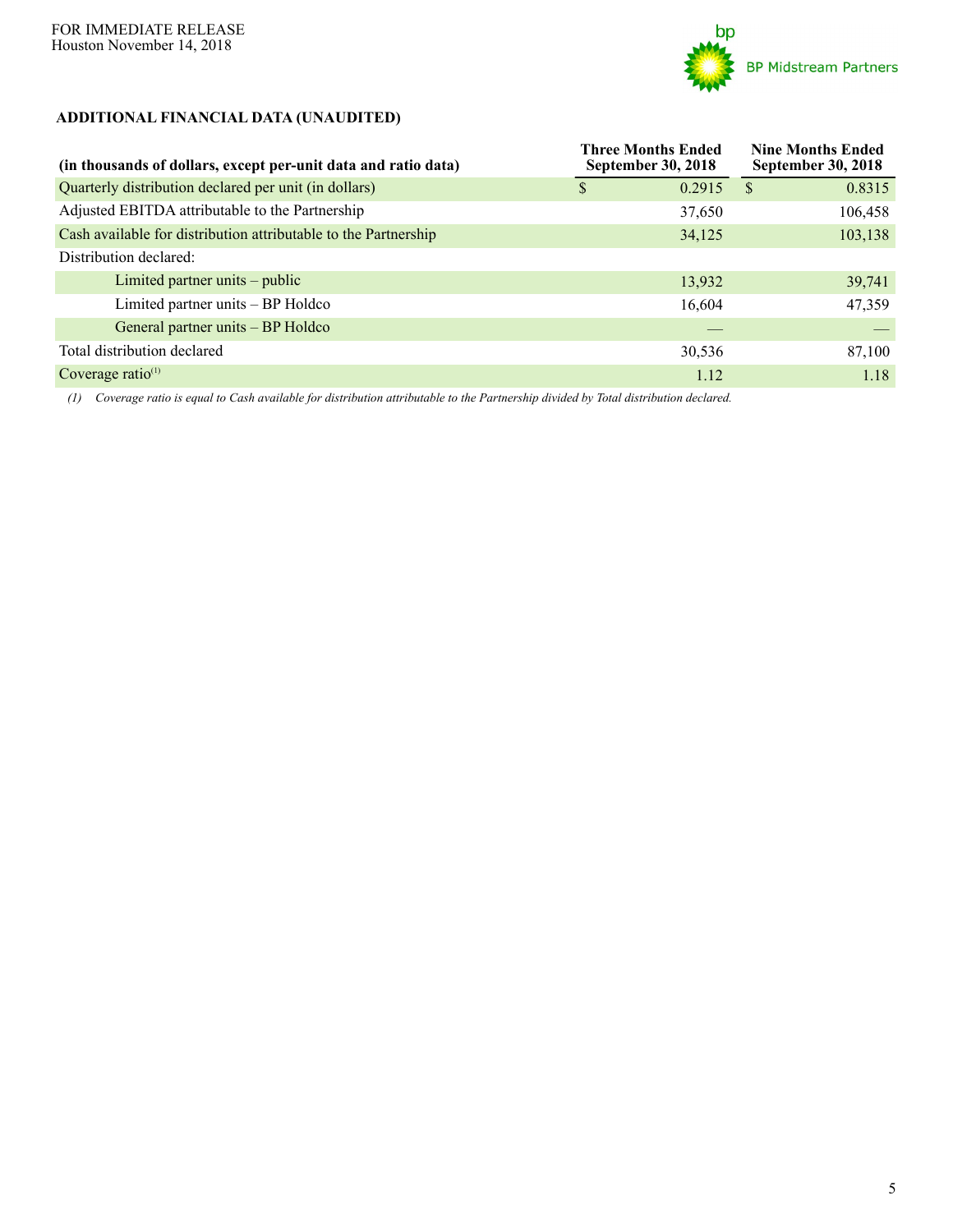

### **RECONCILIATION OF ADJUSTED EBITDAAND CASH AVAILABLE FOR DISTRIBUTION TO NET INCOME**

|                                                                                             | Three Months Ended September 30, |                  |    |         |              |             | Nine Months Ended September 30, |      |          |      |             |
|---------------------------------------------------------------------------------------------|----------------------------------|------------------|----|---------|--------------|-------------|---------------------------------|------|----------|------|-------------|
|                                                                                             |                                  | 2018             |    | 2018    |              | 2017        | 2018                            | 2018 |          | 2017 |             |
|                                                                                             |                                  | $\overline{IPO}$ |    |         |              |             | $\overline{IPO}$                |      |          |      |             |
| (in thousands of dollars)                                                                   |                                  | Forecast         |    |         |              | Predecessor | Forecast                        |      |          |      | Predecessor |
| Net income                                                                                  | \$                               | 40,300           | \$ | 43,491  | \$           | 11,549      | \$118,220                       | \$   | 124,391  | \$   | 36,222      |
| Add:                                                                                        |                                  |                  |    |         |              |             |                                 |      |          |      |             |
| Depreciation                                                                                |                                  | 727              |    | 663     |              | 675         | 2,181                           |      | 1,987    |      | 2,007       |
| Gain from disposition of property,<br>plant and equipment                                   |                                  |                  |    |         |              |             |                                 |      |          |      | (6)         |
| Income tax expense                                                                          |                                  |                  |    |         |              | 7,403       |                                 |      |          |      | 23,219      |
| Interest (income) expense, net                                                              |                                  | 200              |    | (20)    |              |             | 600                             |      | 119      |      |             |
| Cash distribution received from<br>equity method investments - Mars                         |                                  | 11,685           |    | 13,167  |              |             | 31,066                          |      | 36,110   |      |             |
| Cash distribution received from<br>equity method investments - Mardi<br>Gras Joint Ventures |                                  | 17,690           |    | 14,649  |              |             | 52,610                          |      | 50,566   |      |             |
| Less:                                                                                       |                                  |                  |    |         |              |             |                                 |      |          |      |             |
| Income from equity method<br>investments - Mars                                             |                                  | 10,993           |    | 12,241  |              |             | 28,926                          |      | 31,057   |      |             |
| Income from equity method<br>investments - Mardi Gras Joint<br>Ventures                     |                                  | 13,156           |    | 10,340  |              |             | 39,633                          |      | 35,205   |      |             |
| <b>Adjusted EBITDA</b>                                                                      |                                  | 46,453           |    | 49,369  | $\mathbb{S}$ | 19,627      | 136,118                         |      | 146,911  |      | 61,442      |
| Less:                                                                                       |                                  |                  |    |         |              |             |                                 |      |          |      |             |
| Adjusted EBITDA attributable to<br>non-controlling interests                                |                                  | 14,152           |    | 11,719  |              |             | 42,088                          |      | 40,453   |      |             |
| Adjusted EBITDA attributable to the<br>Partnership                                          |                                  | 32,301           |    | 37,650  |              |             | 94,030                          |      | 106,458  |      |             |
| Add:                                                                                        |                                  |                  |    |         |              |             |                                 |      |          |      |             |
| Net adjustments from volume<br>deficiency agreements                                        |                                  |                  |    | (2,676) |              |             |                                 |      | (1, 853) |      |             |
| Less:                                                                                       |                                  |                  |    |         |              |             |                                 |      |          |      |             |
| Net interest paid/(received)                                                                |                                  | 200              |    | (20)    |              |             | 600                             |      | 126      |      |             |
| Maintenance capital expenditures                                                            |                                  | (750)            |    | 869     |              |             | (309)                           |      | 1,341    |      |             |
| <b>Cash available for distribution</b><br>attributable to the Partnership                   | \$                               | 32,851           | \$ | 34,125  |              |             | \$<br>93,739                    | \$   | 103,138  |      |             |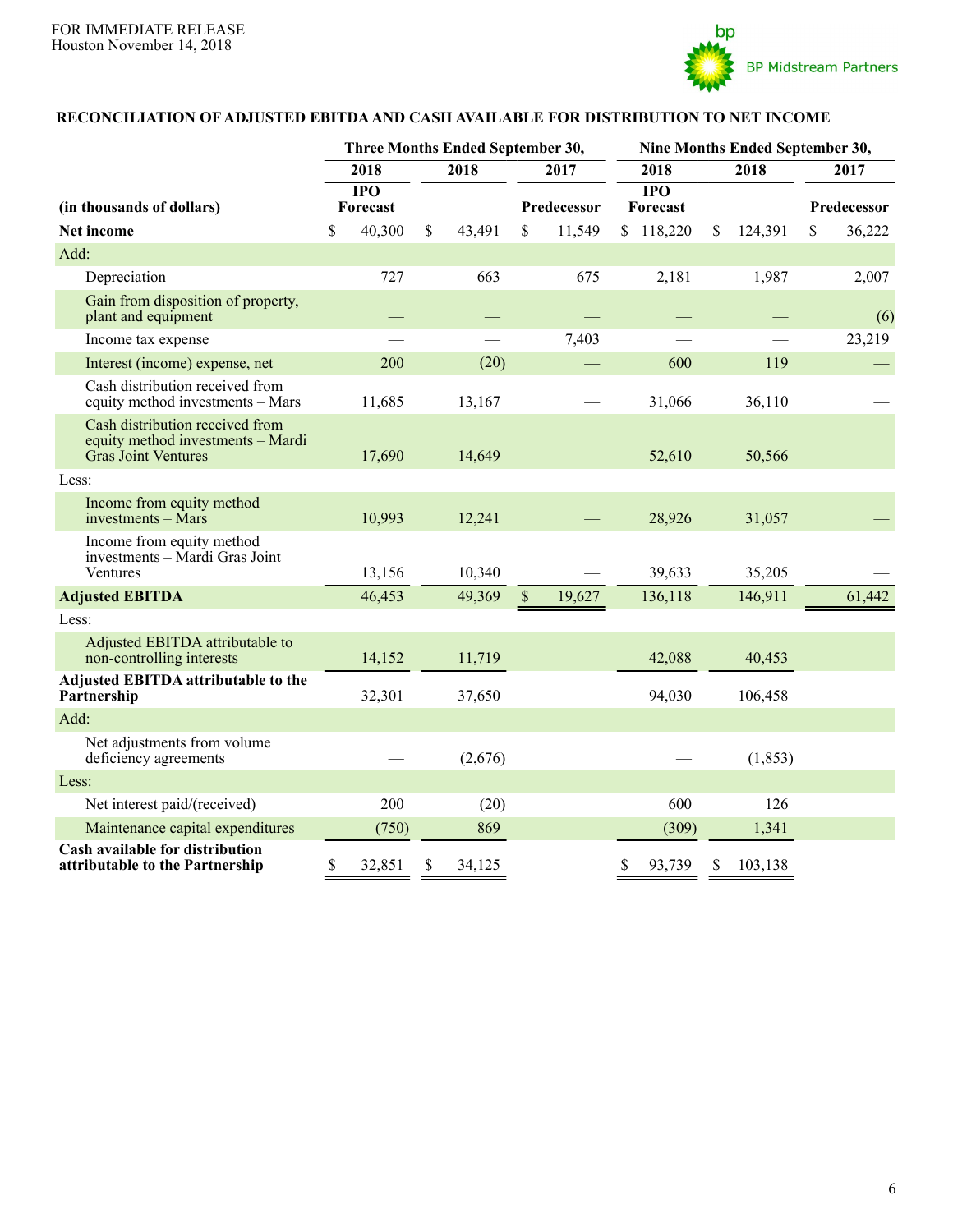

#### **RECONCILIATION OF ADJUSTED EBITDAAND CASH AVAILABLE FOR DISTRIBUTION TO NET CASH PROVIDED BY OPERATING ACTIVITIES**

|                                                                       | <b>Three Months Ended</b><br>September 30, |         |              |              | <b>Nine Months Ended</b><br>September 30, |      |             |
|-----------------------------------------------------------------------|--------------------------------------------|---------|--------------|--------------|-------------------------------------------|------|-------------|
|                                                                       |                                            | 2018    | 2017         | 2018         |                                           | 2017 |             |
| (in thousands of dollars)                                             |                                            |         | Predecessor  |              |                                           |      | Predecessor |
| Net cash provided by operating activities                             |                                            | 45,649  | 13,815       | $\mathbb{S}$ | 133,486                                   | \$   | 34,263      |
| Add:                                                                  |                                            |         |              |              |                                           |      |             |
| Income tax expense                                                    |                                            |         | 7,403        |              |                                           |      | 23,219      |
| Interest (income) expense, net                                        |                                            | (20)    |              |              | 119                                       |      |             |
| Distributions in excess of earnings from equity method<br>investments |                                            | 4,309   |              |              | 15,362                                    |      |             |
| Change in other assets and liabilities                                |                                            | (513)   | (2,043)      |              | (1,916)                                   |      | 4,639       |
| Less:                                                                 |                                            |         |              |              |                                           |      |             |
| Non-cash adjustments                                                  |                                            | 56      | (452)        |              | 140                                       |      | 679         |
| <b>Adjusted EBITDA</b>                                                |                                            | 49,369  | \$<br>19,627 |              | 146,911                                   | \$   | 61,442      |
| Less:                                                                 |                                            |         |              |              |                                           |      |             |
| Adjusted EBITDA attributable to non-controlling interests             |                                            | 11,719  |              |              | 40,453                                    |      |             |
| <b>Adjusted EBITDA attributable to the Partnership</b>                |                                            | 37,650  |              |              | 106,458                                   |      |             |
| Add:                                                                  |                                            |         |              |              |                                           |      |             |
| Net adjustments from volume deficiency agreements                     |                                            | (2,676) |              |              | (1, 853)                                  |      |             |
| Less:                                                                 |                                            |         |              |              |                                           |      |             |
| Net interest paid/(received)                                          |                                            | (20)    |              |              | 126                                       |      |             |
| Maintenance capital expenditures                                      |                                            | 869     |              |              | 1,341                                     |      |             |
| Cash available for distribution attributable to the<br>Partnership    | \$                                         | 34,125  |              | \$           | 103,138                                   |      |             |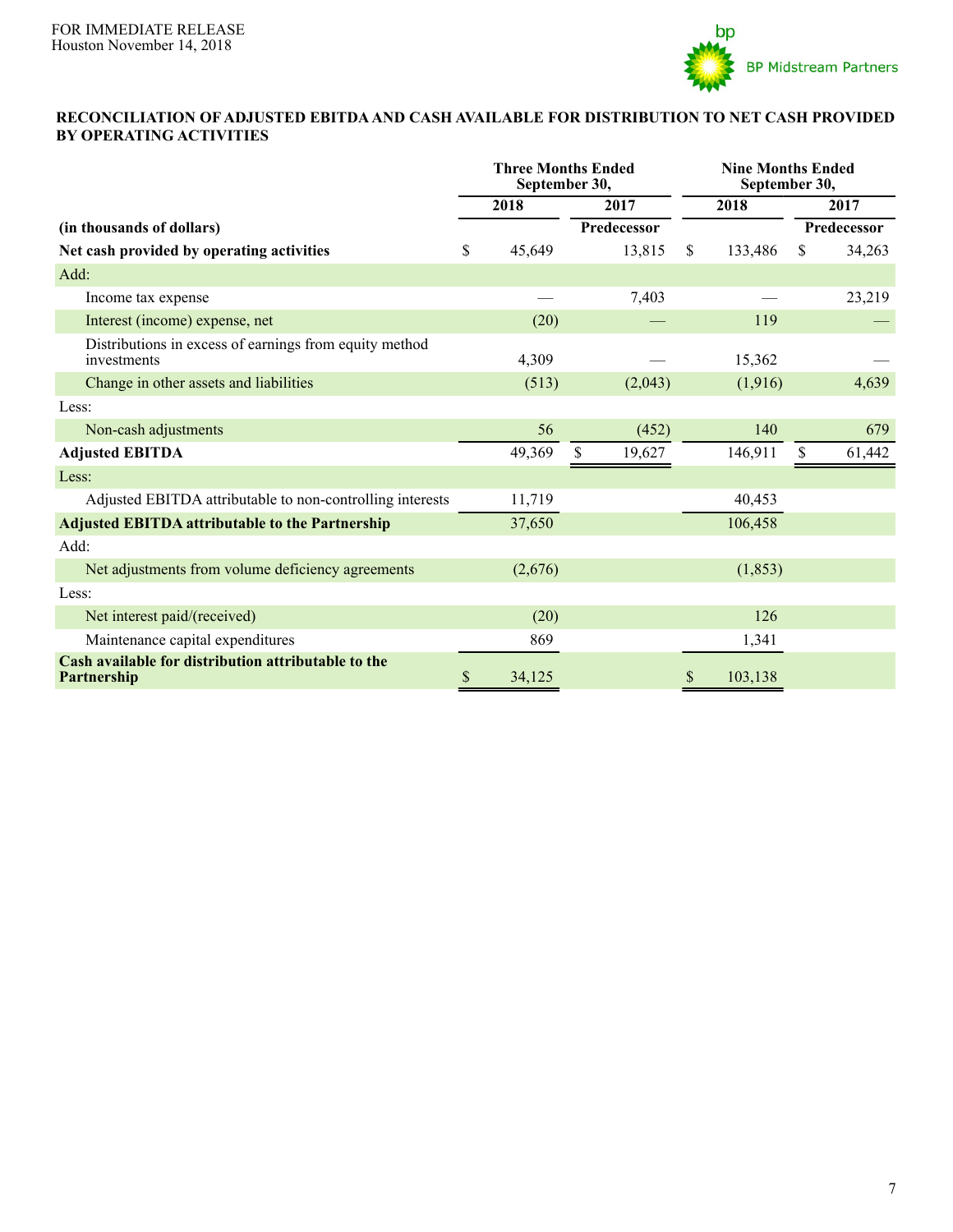

#### **SELECTED OPERATING DATA (UNAUDITED)**

|                                                                | <b>Three Months Ended</b><br>September 30, |      |             |      |               | <b>Nine Months Ended</b><br>September 30, |    |      |
|----------------------------------------------------------------|--------------------------------------------|------|-------------|------|---------------|-------------------------------------------|----|------|
| Pipeline throughput (thousands of barrels per day) $^{(1)(2)}$ | 2018                                       |      |             | 2017 |               | 2018                                      |    | 2017 |
| B <sub>P2</sub>                                                |                                            | 276  |             | 312  |               | 286                                       |    | 288  |
| Diamondback                                                    |                                            | 52   |             | 44   |               | 69                                        |    | 56   |
| <b>River Rouge</b>                                             |                                            | 70   |             | 61   |               | 65                                        |    | 60   |
| <b>Total Wholly Owned Assets</b>                               |                                            | 398  |             | 417  |               | 420                                       |    | 404  |
|                                                                |                                            |      |             |      |               |                                           |    |      |
| Mars                                                           |                                            | 580  |             | 480  |               | 499                                       |    | 476  |
|                                                                |                                            |      |             |      |               |                                           |    |      |
| Caesar                                                         |                                            | 214  |             | 208  |               | 198                                       |    | 216  |
| Cleopatra $^{(3)}$                                             |                                            | 24   |             | 23   |               | 23                                        |    | 25   |
| Proteus                                                        |                                            | 150  |             | 157  |               | 169                                       |    | 159  |
| Endymion                                                       |                                            | 150  |             | 157  |               | 169                                       |    | 159  |
| <b>Mardi Gras Joint Ventures</b>                               |                                            | 538  |             | 545  |               | 559                                       |    | 559  |
|                                                                |                                            |      |             |      |               |                                           |    |      |
| Average revenue per barrel (\$ per barrel) $^{(2)(4)}$         |                                            |      |             |      |               |                                           |    |      |
| <b>Total Wholly Owned Assets</b>                               | $\$$                                       | 0.77 | $\sqrt{\ }$ | 0.71 | $\mathcal{S}$ | 0.73                                      | \$ | 0.73 |
| Mars                                                           |                                            | 1.22 |             | 1.43 |               | 1.21                                      |    | 1.41 |
| <b>Mardi Gras Joint Ventures</b>                               |                                            | 0.68 |             | 0.66 |               | 0.66                                      |    | 0.67 |

*(1) Pipeline throughput is defined as the volume of delivered barrels.*

*(2) Interests in Mars and Mardi Gras were contributed to the Partnership on October 30, 2017. Throughput and average revenue per barrel for Mars and the Mardi Gras Joint Ventures are presented on a 100% basis for the three and nine months ended September 30, 2018 and 2017. Data presented for Mars and Mardi Gras Joint Ventures for the three and nine months ended September 30, 2017 are for informational purposes only and are not included in our Predecessor financial results.*

*(3) Natural gas is converted to oil equivalent at 5.8 million cubic feet per one thousand barrels.*

*(4) Based on reported revenues from transportation and allowance oil divided by delivered barrels over the same time period.*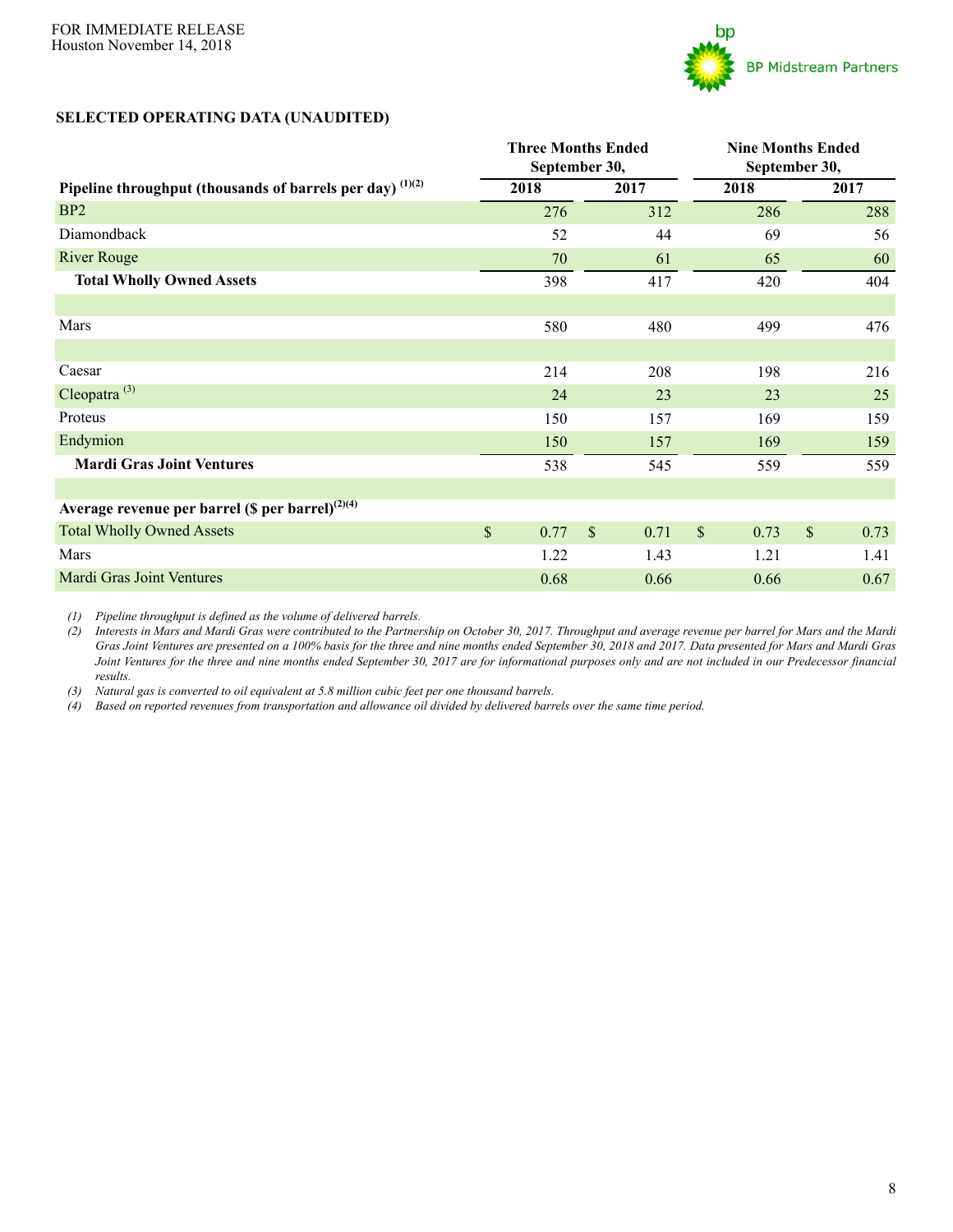

# **CAPITAL EXPENDITURES**(1) **(UNAUDITED)**

|                                                     | <b>Three Months Ended</b><br>September 30, |               |                    |   | <b>Nine Months Ended</b><br>September 30, |   |                    |  |
|-----------------------------------------------------|--------------------------------------------|---------------|--------------------|---|-------------------------------------------|---|--------------------|--|
|                                                     | 2018                                       |               | 2017               |   | 2018                                      |   | 2017               |  |
| (in thousands of dollars)                           |                                            |               | <b>Predecessor</b> |   |                                           |   | <b>Predecessor</b> |  |
| Cash spent on maintenance capital expenditures      | \$<br>869                                  | <sup>\$</sup> | 223                | S | 1.341                                     | S | 2,063              |  |
| Increase/(Decrease) in accrued capital expenditures | (30)                                       |               | 73                 |   | 149                                       |   | (1,278)            |  |
| <b>Total capital expenditures incurred</b>          | 839                                        |               | 296                |   | 1.490                                     |   | 785                |  |

*(1) Capital expenditures presented above are related to the Wholly Owned Assets.*